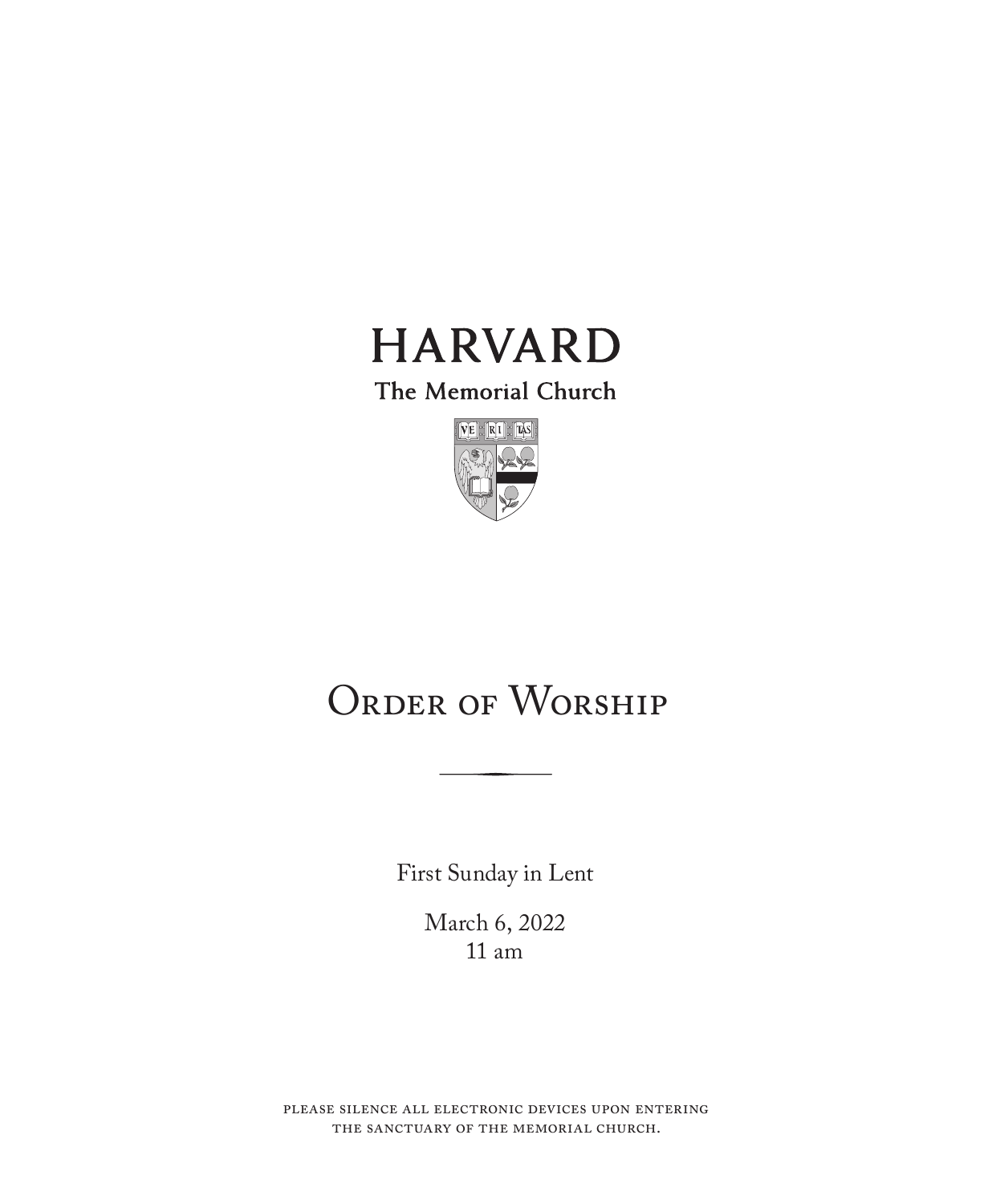## ORDER OF WORSHIP

#### PRELUDE

Kyrie, Gott Vater in Ewigkeit, BWV 669 *Johann Sebastian Bach (1685-1750)* Christe, aller Welt Trost, BWV 670

#### HYMN IN PROCESSION

No. 146, "Jesus, Who This Our Lententide" *Rockingham The congregation stands and remains masked while singing.*

#### CALL TO WORSHIP

#### *from Psalm 130 & Isaiah 2*

| Minister:        | Out of the depths we cry to you, O God.<br>God, hear our voice!                                                        |
|------------------|------------------------------------------------------------------------------------------------------------------------|
| People:          | Let your ears be attentive<br>to the voice of our supplications!                                                       |
| <i>Minister:</i> | If you should mark iniquities, O God,<br>who of us could stand?                                                        |
| People:          | But there is forgiveness with you;<br>and plenteous redemption.                                                        |
| Minister:        | I wait for the Lord, my soul waits,<br>and in God's word I hope.                                                       |
| People:          | My soul waits for the Lord<br>more than those who watch for the morning,<br>more than those who watch for the morning. |
| Minister:        | Come, let us set out in the light of the Lord.                                                                         |
| Minister:        | The Lord be with you.                                                                                                  |
| People:          | And also with you.                                                                                                     |
| Minister:        | Let us pray.                                                                                                           |

## COLLECT FOR PURITY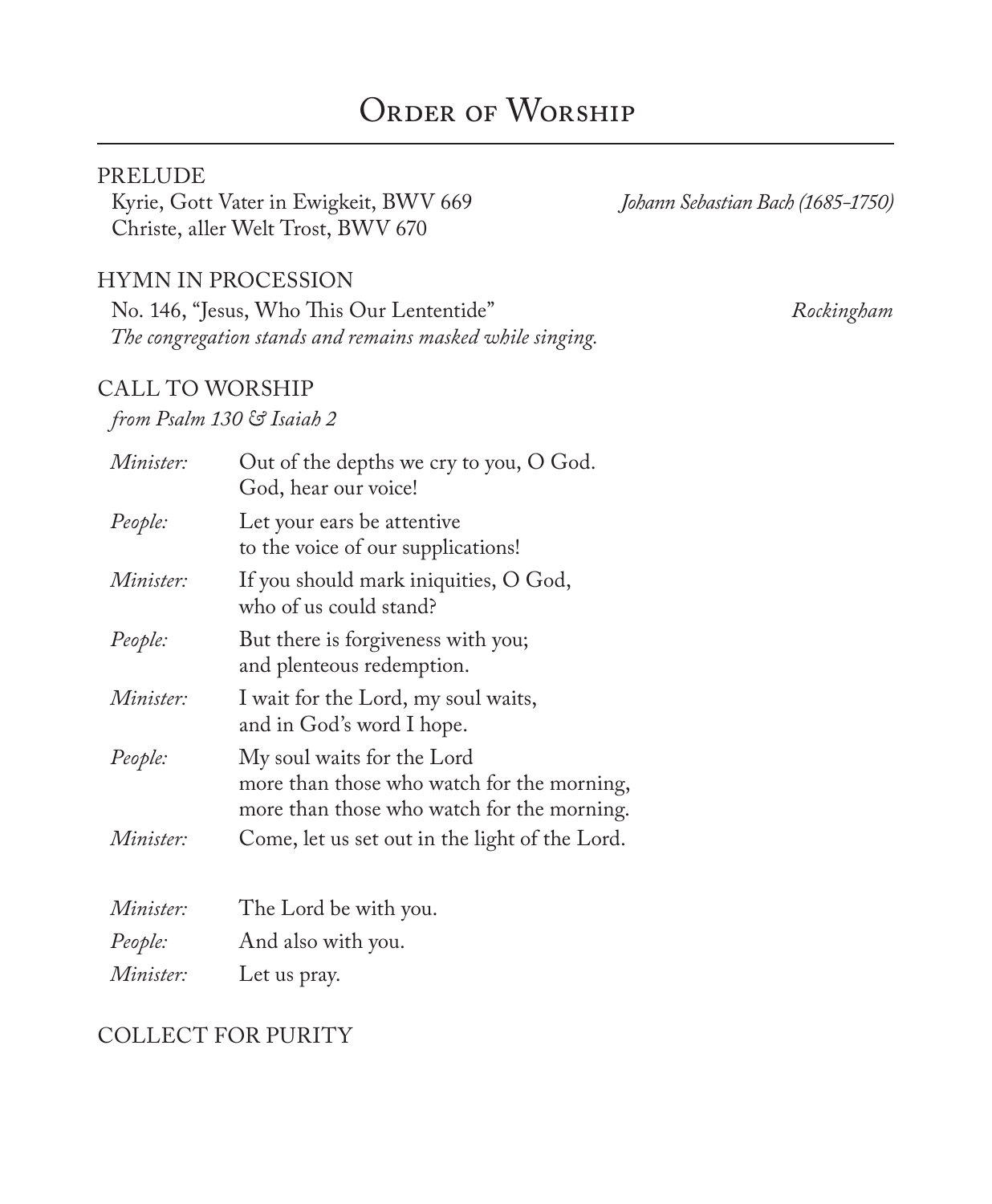HYMN No. 143, "Forty Days and Forty Nights" *Aus der Tiefe The congregation stands and remains masked while singing.*

FIRST LESSON

Daniel 5:1–23 *Pew Bible, page 780 (OT)*

#### ANTHEM

Adoramus te, Christe *Claudio Monteverdi (1567–1643)*

Adoramus te, Christe, et benedicimus tibi, quia per sanguinem tuum pretiosum redemisti mundum; miserere nobis.

*We adore you, Christ, and worship you, because by your precious blood you have redeemed the world; have mercy upon us.*

*Book of Hours*

# SECOND LESSON

Romans 10:8–13 *Pew Bible, page 140 (NT)*

## ANTHEM<br>Sicut cervus

Sicut cervus desiderat at fontes aquarum: Ita desiderat anima mea ad te, Deus.

*Like as the hart desireth the water-brooks, So longeth my soul after thee, O God.*

Giovanni Pierluigi da Palestrina (ca. 1525–1594)

*Psalm 42:1 (Roman Psalter)* 

SERMON "He will be in the midst"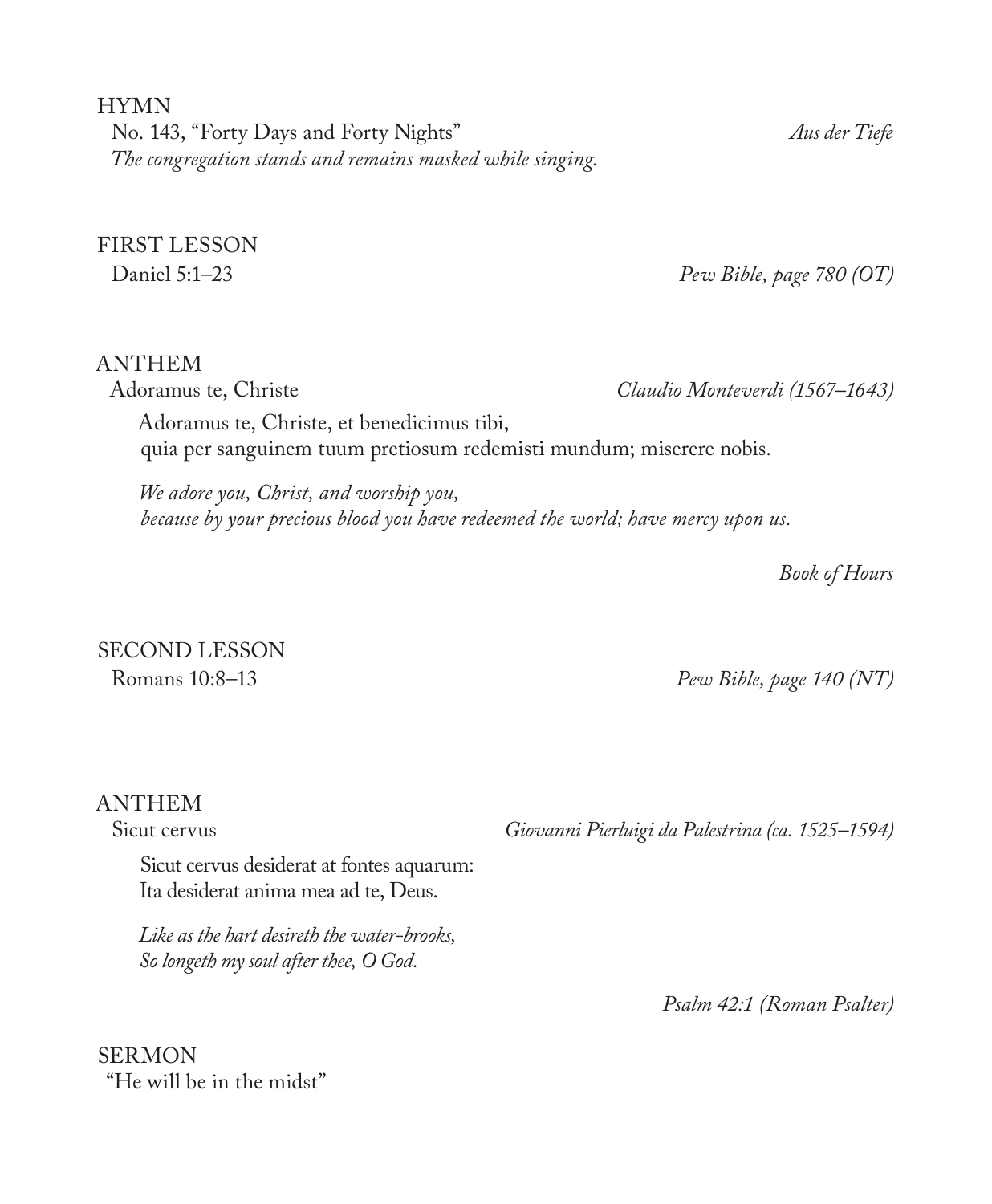#### RESPONSE



#### THE PRAYERS OF THE PEOPLE

#### CONFESSION

*In unison:*

Eternal God, in whom we live and move and have our being, whose face is hidden from us by our sin, and whose mercy we forget: cleanse us from all offenses, and deliver us from proud thoughts and vain desires; that humbly we may draw near to thee, confessing our faults, confiding in thy grace, and finding in thee our refuge and our strength, through Jesus Christ our Lord.

#### ASSURANCE OF PARDON

#### THE PEACE & GREETING

*All are invited to join in the singing of Hymn No. 27, stanza 1.*

#### **OFFERTORY**

*The offering collected today goes directly to fund Project Manna, an outreach ministry of Massachusetts Avenue Baptist Church in Cambridge. Project Manna offers nutritional assistance to enhance the quality of life and decrease the incidence of hunger for low-income families and individuals. Ushers will begin collection from the front of the church. Checks can be written to the Memorial Church with the memo line "Project Manna." You may also donate online at https://memorialchurch.harvard.edu/donate*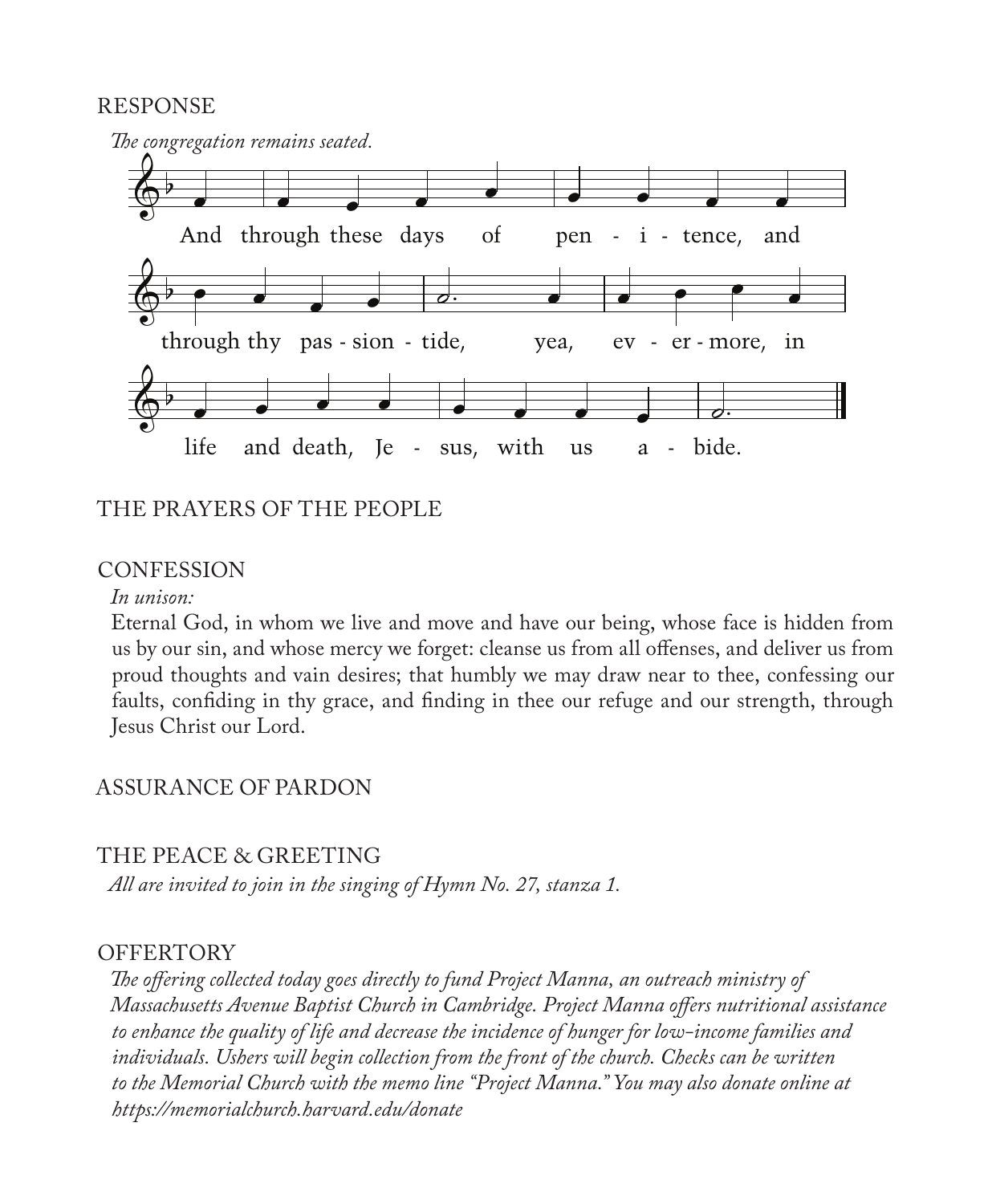Psalm 91:1-2, 9–16 *Qui habitat Tone IV.4 Sung by the choir* Whoso dwelleth under the defence of the Most High, shall abide under the shadow of the Almighty. I will say unto the Lord, Thou art my hope, and my stronghold; my God, in him will I trust.. For thou, Lord, art my hope; thou hast set thine house of defence very high. There shall no evil happen unto thee, neither shall any plague come nigh thy dwelling. For he shall give his angels charge over thee, to keep thee in all thy ways. They shall bear thee in their hands, that thou hurt not thy foot against a stone. Thou shalt go upon the lion and adder: the young lion and the dragon shalt thou tread under thy feet. Because he hath set his love upon me, therefore will I deliver him; I will set him up, because he hath known my Name. He shall call upon me, and I will hear him; yea, I am with him in trouble; I will deliver him, and bring him to honour. With long life will I satisfy him, and show him my salvation.

#### DOXOLOGY

*The congregation stands and remains masked while singing.* Praise God, from whom all blessings flow. Praise God, all people here below. Praise God above, ye heavenly host. Creator, Christ, and Holy Ghost. Amen.

## THE RITE OF EUCHARISTIC FASTING

#### THE PRAYER OF THANKSGIVING

| <i>Minister:</i>        | The Lord be with you.                      |
|-------------------------|--------------------------------------------|
| People:                 | And also with you.                         |
| Minister:               | Lift up your hearts.                       |
| People:                 | We lift them to the Lord.                  |
| Minister:               | Let us give thanks to the Lord our God.    |
| People:                 | It is right to give God thanks and praise. |
| The minister continues: |                                            |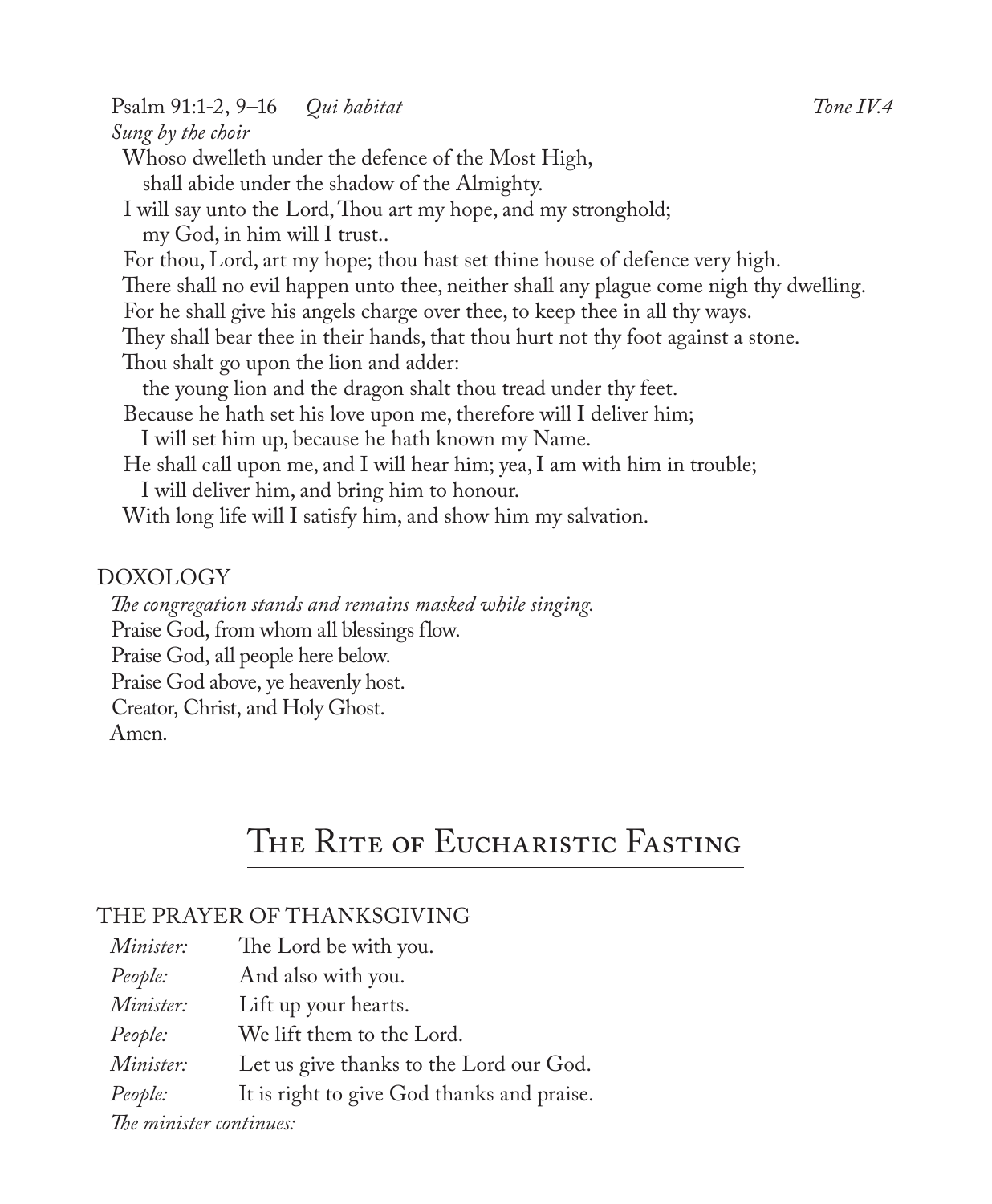It is right, and a good and joyful thing, always and everywhere to give thanks to you, all holy God, creator of heaven and earth. Because you sent your beloved Son to redeem us from sin and death, and to make us heirs in him of everlasting life; that when he shall come again in power and great triumph to judge the world, we may without shame or fear rejoice to behold his appearing. Therefore we praise you, joining our voices with angels and archangels and with all the company of heaven, who for ever sing this hymn to proclaim the glory of your name:

SANCTUS AND BENEDICTUS

*The congregation remains masked while singing.*



*The minister continues in prayer.*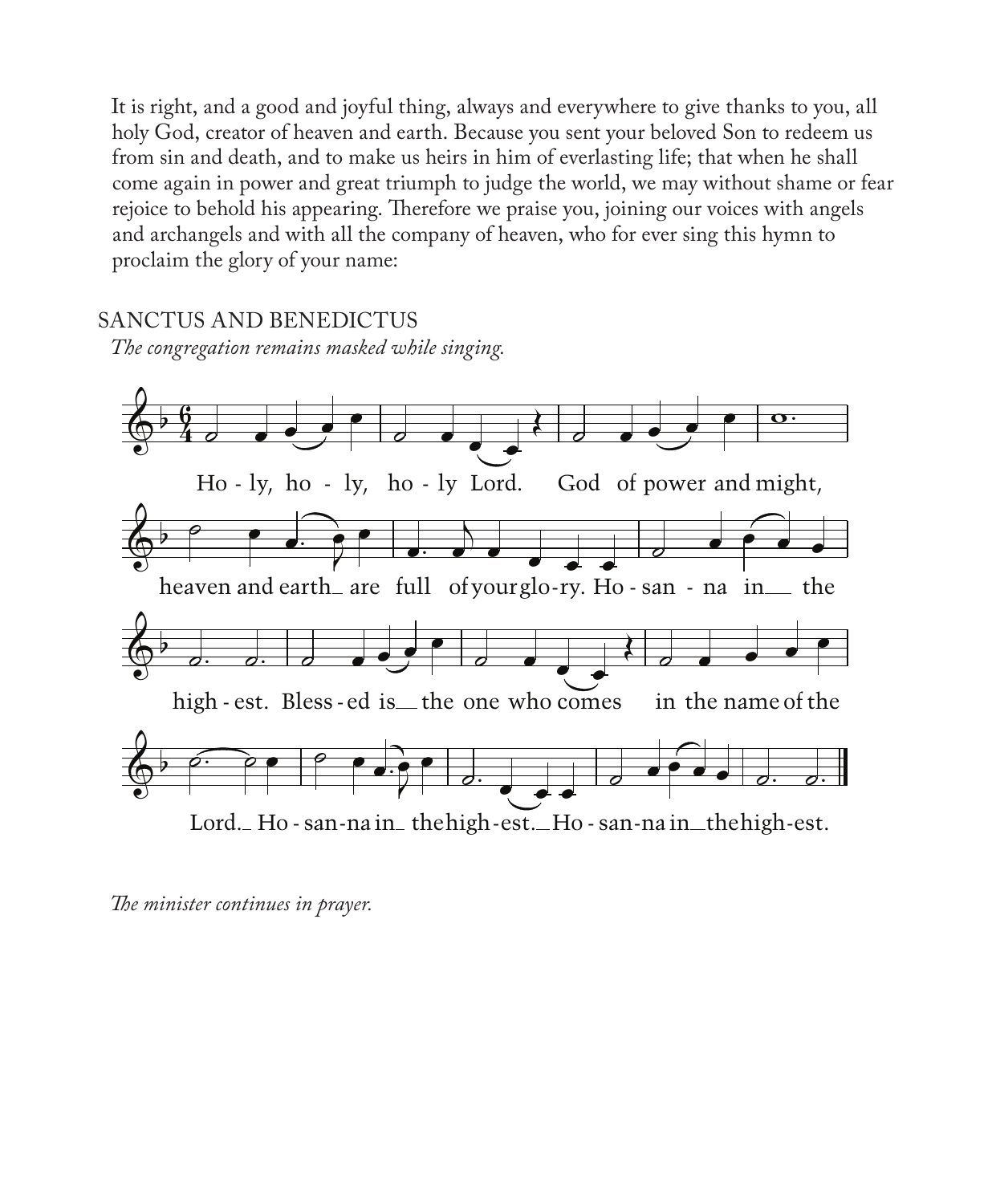#### THE LORD'S PRAYER

*The congregation remains masked while singing.*



#### BENEDICTION

#### DISMISSAL

*Minister:* Go in peace to love and serve the Lord. *People:* Thanks be to God.

#### HYMN

No. 65, "Let Us Break Bread Together" *Let Us Break Bread The congregation stands and remains masked while singing.*

POSTLUDE<br>Praeludium in G major

Praeludium in G major *Nicolaus Bruhns (1665-1697)*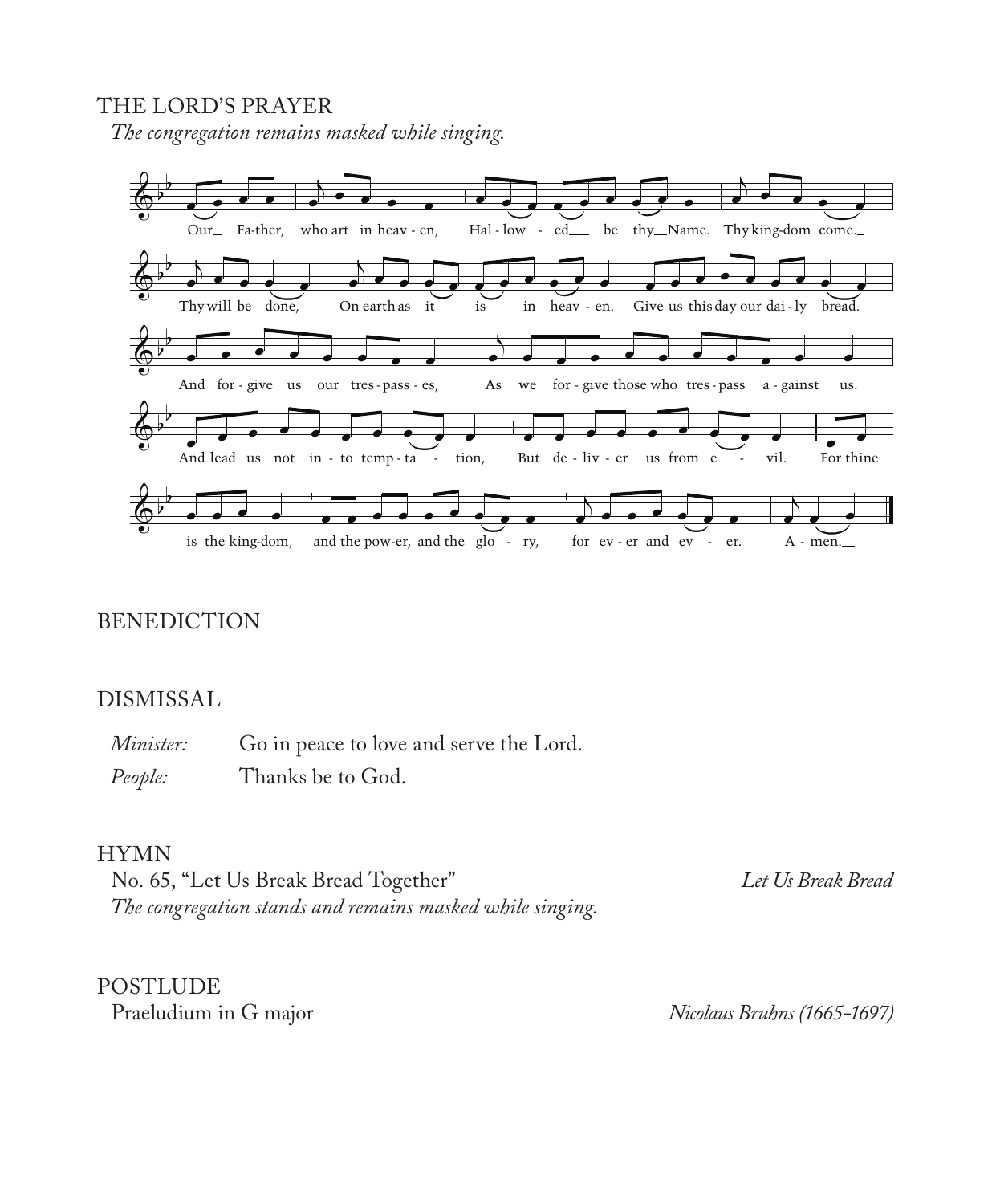## Announcements Sunday, March 6, 2022

#### WELCOME

Today is the First Sunday in Lent. The preacher is the Rev. Brenda Ann Brown, Pastor of the Massachusetts Avenue Baptist Church. The worship leaders are the Rev. Matthew Ichihashi Potts, Pusey Minister in the Memorial Church and Plummer Professor of Christian Morals, Faculty of Divinity; the Rev. Calvon T. Jones, Assistant Minister in the Memorial Church; Laurie Sedgwick MDiv III; and Cheyenne Boon MDiv II. The first lesson is read by Jack Corcoran '25 and the second lesson by Alex Grayson '22. The music is provided by the Harvard University Choir under the direction of Edward Elwyn Jones, Gund University Organist and Choirmaster and David von Behren, Assistant University Organist and Choirmaster.

## MUSIC NOTES

The most important composer of late sixteenth- and early seventeenth-century Italy, Claudio Monteverdi composed sacred music throughout his long career, which culminated in his appointment as *Maestro di Cappella* of St. Mark's, Venice. The six-voice motet *Adoramus te, Christe* was one of Monteverdi's contributions to Bianchi's 1620 book of motets; it demonstrates the composer's complete mastery of text setting, alternating sections of declamatory block chords with a lighter, madrigalian texture.

Giovanni Pierluigi da Palestrina's is one of the towering figures in Renaissance music. Although born in the nearby town of Palestrina, he spent his whole life in Rome: after training as a chorister in S. Maria Maggiore, he was appointed *Magister Cappellæ* of the Cappella Giulia, the choir of St. Peter's Basilica. The beautiful motet *Sicut cervus* is one of the composer's most famous works, and is often held up as a model of Renaissance imitative polyphony.

Today's prelude comes from Bach's monumental keyboard study (*Clavierübung*), the third part of which is devoted to organ music. Each setting utilizes a plainsong melody adapted from an early Lutheran hymnbook; the elegiac Kyrie presents the theme in the treble voice, while the elegant Christe utilizes the sonorous tenor register.

Nicolaus Bruhns is widely recognized as having written some of the finest works of the 17th-century North German organ tradition. Characterized by sudden changes of mood and character, the *Praeludium in G* explores a series of motifs followed by two fugues. The first of these fugues includes complex writing for double pedal; the second fugue is cast in triple time and gives way to thick harmonic textures and a majestic finish.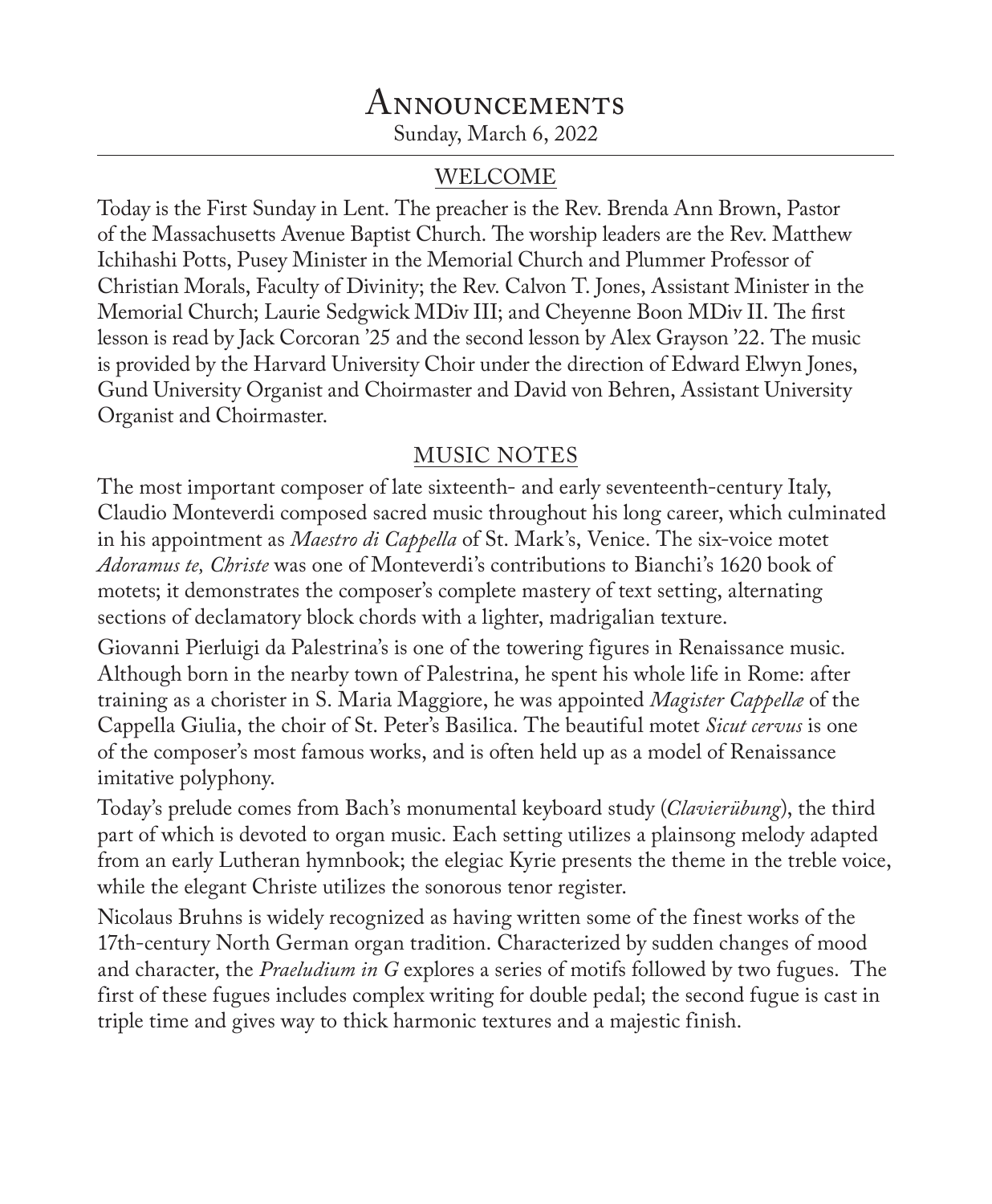## MORNING PRAYERS

Our daily service of Morning Prayers takes place at 8:30 am and has returned to Appleton Chapel. Monday: Karen King; Tuesday: jessica young chang MDiv III; Wednesday: Matthew Ichihashi Potts; Thursday: Joan Najita; Friday: John Camardella MRPL '22

## COVID-19 GUIDELINES

The wellbeing of our visitors, students, and staff remains our top commitment at the Memorial Church. Harvard University continues to closely monitor the ongoing COVID-19 pandemic, and it is an ever-changing situation.

We are taking important steps to protect against COVID-19. We are grateful for your assistance helping us to take these precautionary measures to prevent the spread of infection and to prioritize the wellbeing of our community, especially the most vulnerable in our midst.

We ask that all visitors, students, and staff abide by the following:

- All individuals will be masked indoors.
- All individuals/households will attest to the state of their health upon arrival. Individuals will be asked to leave if they have been diagnosed with COVID-19 and/or exhibiting symptoms with COVID-19.
- All individuals will refrain from public consumption of food and beverage indoors.

Please review the latest guidance for on-campus activity before attending services or other events on campus. Seating with physical distancing is available.

Guidance may be subject to additions and changes based upon the distribution of the disease and local disease dynamics. We appreciate your understanding and patience during this time.

Things are a bit different. Some of the details of our worship life have been altered to accommodate pandemic restrictions. Some of our programming has been adjusted to keep everyone safe. But what we hope you find entirely familiar is the love and openness and welcome with which we hope to fill our church each day.

## FAITH & LIFE FORUM

The Faith & Life Forum of the Memorial Church explores matters of faith and public life. The Forum takes place in the Buttrick Room in the lower level of the Memorial Church from 9:30– 10:30 am on Sundays. Each week we explore themes such as love, justice, suffering, and salvation in relation to the world in which we live. We learn from scholars and practitioners of religion, religious intellectuals, writers, activists, and artists whose work captures conceptions of the sacred and wrestles with the mysterious dimensions of life. In addition to masking, participants will need to register and attest to their health in order to participate in the weekly forum gatherings. All are welcome to join. Please visit our website to learn more.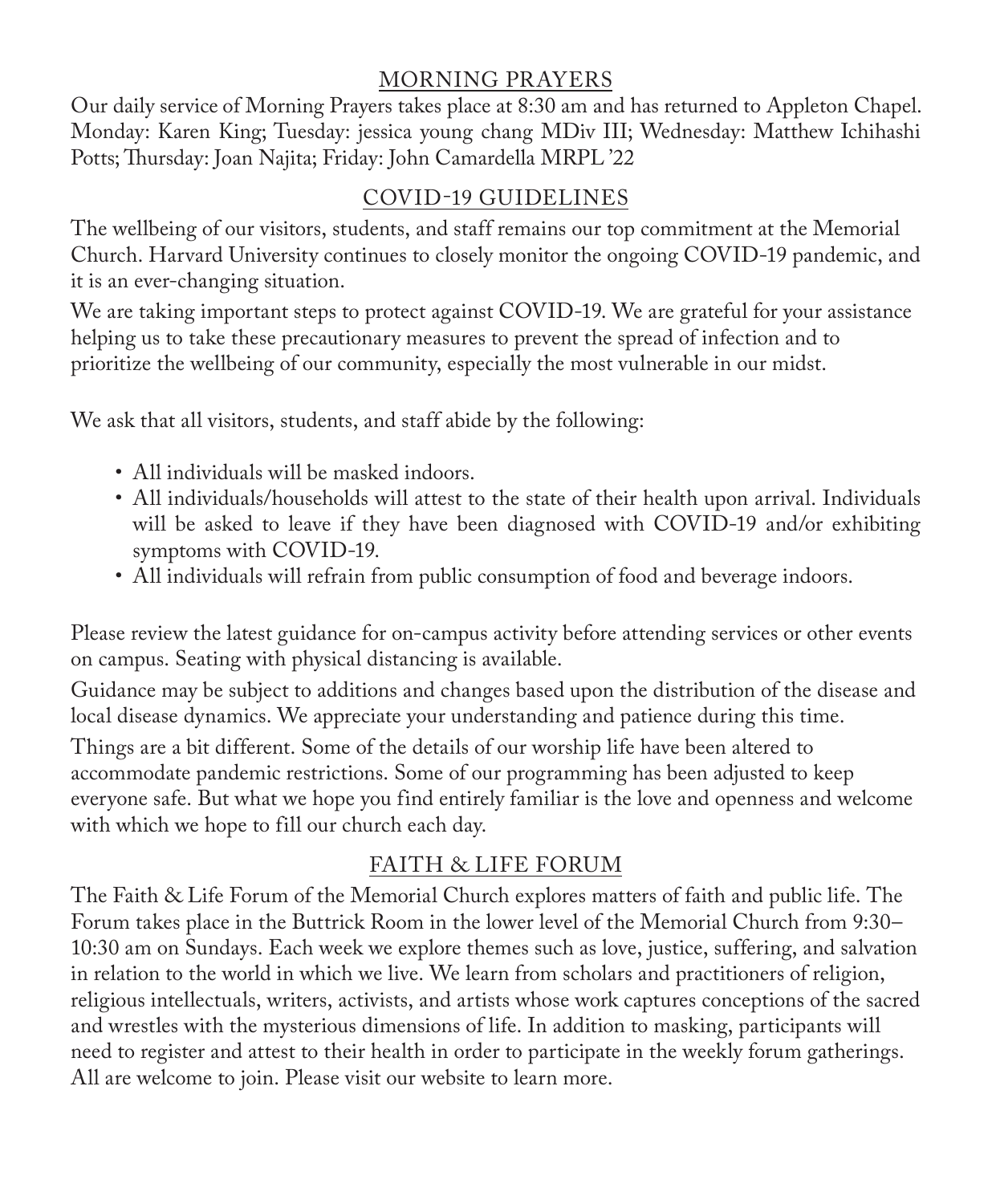## CHURCH SCHOOL

The Church School offers Christian education classes for children of age three through sixteen. All classes are held during Sunday Services in the Fall and Spring Terms. To participate in the Church School program, parents or guardians need to register their children, and to attest to the state of their children's health weekly.

Please visit our website to learn more or email Assistant Minister, Calvon Jones (*calvon\_ jones@ harvard.edu*), with any questions. The Rev. Jones and the Church School team are excited to announce the launch of our newly designed MemChurch School digital platform. Our children and families will have access to fun, exciting, and educational episodes, steeped in stories of love and humanity. Take a virtual journey to a digital place where the Bible comes to life. You can find episodes at: https://bit.ly/3iUtEWV

## SANCTUARY RE-OPENING

The Memorial Church Santuary is now open to the public 9 am–5 pm.

## BABY OASIS

During Sunday services, our Baby Oasis is available for young children and infants in the lower level of the church. Parents and their children are welcome to use this respite space during worship, complete with an audio broadcast of the service.

## STUDENT OPPORTUNITIES

Our regular student programming has finally launched, and we have an abundance of different offerings. On Tuesdays at 5 pm, the church is hosting its Bible Study for students downstairs in the Oasis. If you want to know more about our student programming, you can find our student program coordinator, Anna Burnham, in the narthex after Sunday service, or contact her for more information at: *anna\_burnham@harvard.edu*

## AFTER-SCHOOL SNACK

Looking for a space to relax, connect with other students, and grab some good food towards the end of your week? Join Professor Potts, his family, and their dog Suki for weekly After-School Snack at Sparks House, 21 Kirkland St., Thursdays from 4–5:30 pm. Feel free to drop in and out as you need. Bring a friend!

## STUDENT OASIS

The Student Oasis in the lower level of the Memorial Church is a tranquil and relaxing space for study, for meeting friends and fellow students, and even cooking a favorite meal in the full-service kitchen. Located in the heart of Harvard Yard, the Oasis is open daily to Harvard students during the academic term. For more information and the hours of operation, visit *https://memorialchurch.harvard.edu/studentoasis*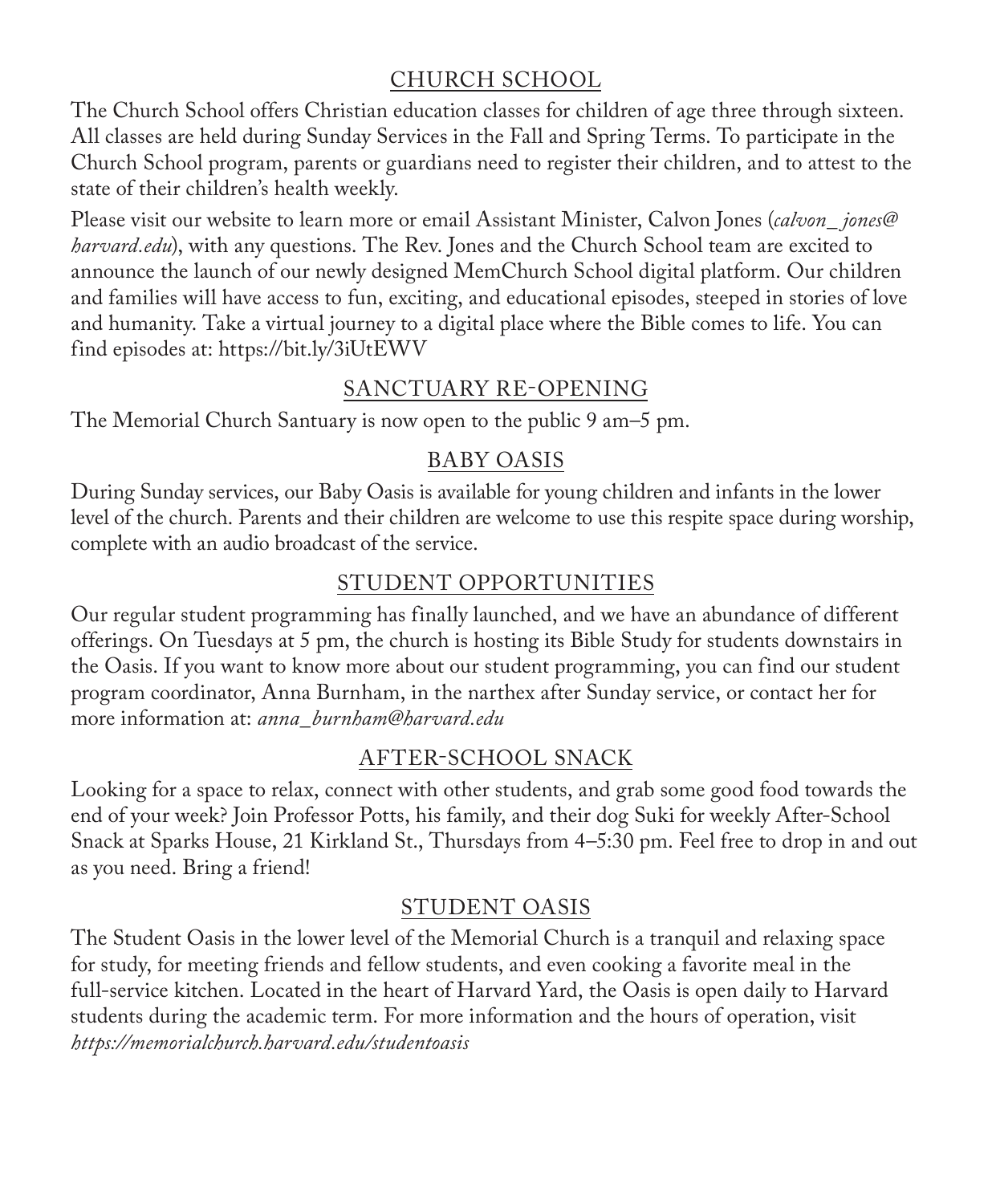## LOVE UNITED BLACK FELLOWSHIP

The Memorial Church is happy to announce the launch of the Love United Black Fellowship (LUBF), a new ministry that seeks to curate a welcoming space for persons of color in the Harvard community. The fellowship will draw on the traditions and customs of Africa and the African Diaspora to foster theological conversations, engaging activities, spoken word and musical moments, opportunities of fellowship, and worship services that present a sense of "home" on the Harvard campus. The LUBF will launch this new ministry at 3 pm, March 27, in the Sanctuary of the Memorial Church. Come and experience powerful music from the African tradition, a dynamic word, fellowship and food. All are welcome! For more information, please email Assistant Minister, the Rev. Calvon T. Jones at *calvon\_ jones@harvard.edu*

## JOYS AND CONCERNS

The psalmist writes, "Even before a word is on my tongue, O Lord, you know it completely." Prayer reminds us of our relationship to God and one another; it emphasizes our oneness as the Body of Christ. What weighs on your heart? How can we join you in prayer? We invite you to share your joys and concerns so that we may communally uplift them to God in the Prayers of the People during Sunday Services. Please send your prayer requests to the Rev. Alanna Sullivan (*alanna\_sullivan*@*harvard.edu*).

## PASTORAL CARE LINE

The clergy at the Memorial Church have established a pastoral care line if you would like spiritual or pastoral care during a difficult time. Please call or text 617-595-9044 and a clergyperson will follow up with you shortly.

## LISTEN TO SUNDAY WORSHIP AND MORNING PRAYERS

Sunday services are broadcast on Harvard's radio station, WHRB 95.3 FM in term; a live stream of the service is available at *whrb.org*. Recordings of Sunday Worship Services and Sunday Sermons are available on our website, *memorialchurch.harvard.edu*, during the week following the service. Sunday Sermons and Morning Prayers are also available on SoundCloud at *http://bit.ly/sundaysermons* and *http://bit.ly/morningprayers* respectively, and on iTunes—search "Harvard Memorial Church" from your iTunes app.